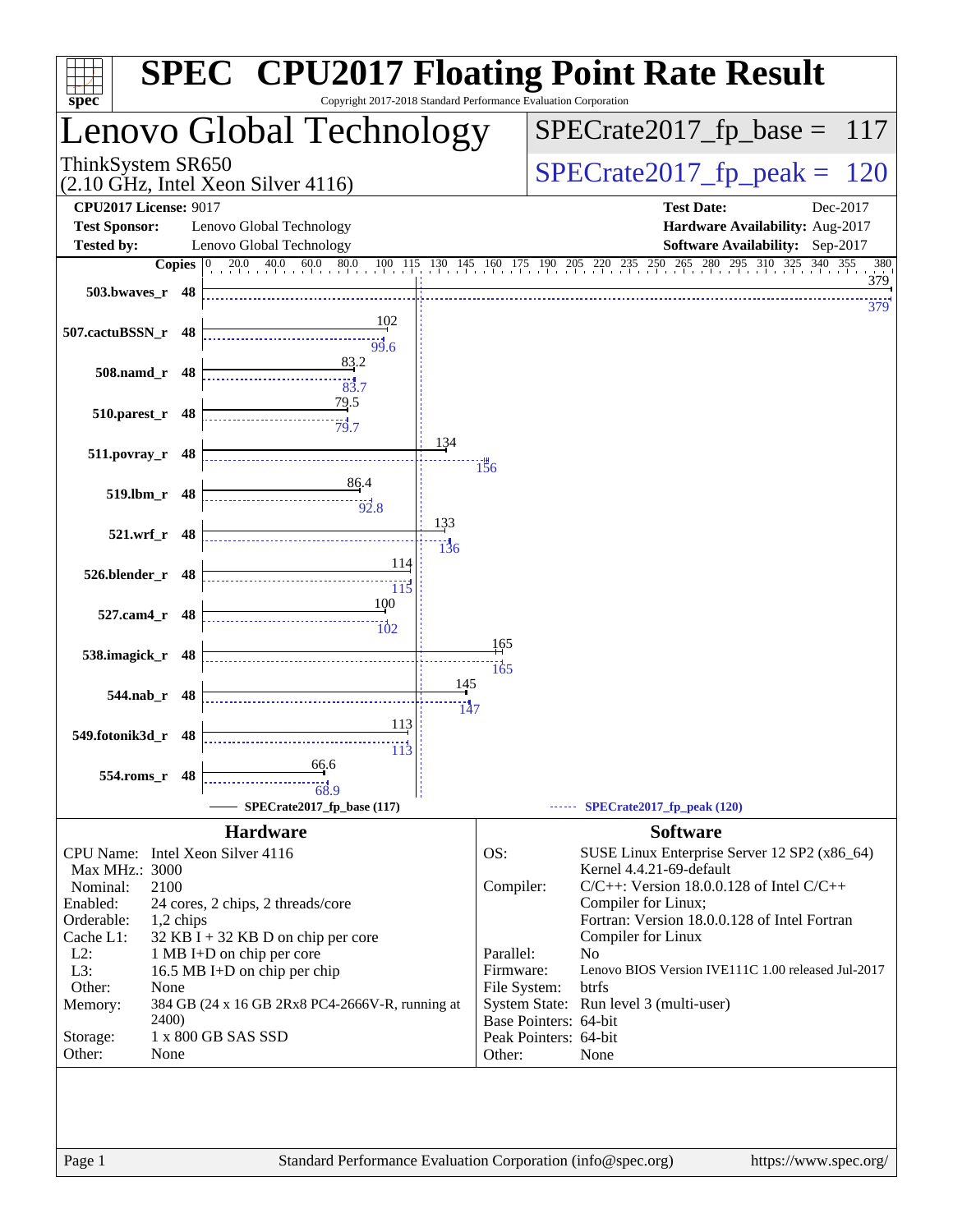

Copyright 2017-2018 Standard Performance Evaluation Corporation

## Lenovo Global Technology

(2.10 GHz, Intel Xeon Silver 4116)

ThinkSystem SR650<br>(2.10 GHz, Intel Xeon Silver 4116) [SPECrate2017\\_fp\\_peak =](http://www.spec.org/auto/cpu2017/Docs/result-fields.html#SPECrate2017fppeak)  $120$ 

 $SPECrate2017_fp\_base = 117$ 

**[Test Sponsor:](http://www.spec.org/auto/cpu2017/Docs/result-fields.html#TestSponsor)** Lenovo Global Technology **[Hardware Availability:](http://www.spec.org/auto/cpu2017/Docs/result-fields.html#HardwareAvailability)** Aug-2017

**[CPU2017 License:](http://www.spec.org/auto/cpu2017/Docs/result-fields.html#CPU2017License)** 9017 **[Test Date:](http://www.spec.org/auto/cpu2017/Docs/result-fields.html#TestDate)** Dec-2017 **[Tested by:](http://www.spec.org/auto/cpu2017/Docs/result-fields.html#Testedby)** Lenovo Global Technology **[Software Availability:](http://www.spec.org/auto/cpu2017/Docs/result-fields.html#SoftwareAvailability)** Sep-2017

#### **[Results Table](http://www.spec.org/auto/cpu2017/Docs/result-fields.html#ResultsTable)**

|                                 | <b>Base</b>   |                |            |                |            | <b>Peak</b>    |       |               |                |              |                |              |                |              |
|---------------------------------|---------------|----------------|------------|----------------|------------|----------------|-------|---------------|----------------|--------------|----------------|--------------|----------------|--------------|
| <b>Benchmark</b>                | <b>Copies</b> | <b>Seconds</b> | Ratio      | <b>Seconds</b> | Ratio      | <b>Seconds</b> | Ratio | <b>Copies</b> | <b>Seconds</b> | <b>Ratio</b> | <b>Seconds</b> | <b>Ratio</b> | <b>Seconds</b> | <b>Ratio</b> |
| 503.bwayes_r                    | 48            | 1270           | 379        | 1269           | 379        | 1270           | 379   | 48            | 1270           | 379          | 1271           | 379          | 1271           | 379          |
| 507.cactuBSSN r                 | 48            | 599            | 102        | 598            | <b>102</b> | 598            | 102   | 48            | 610            | 99.6         | 610            | 99.7         | 611            | 99.5         |
| $508$ .namd $r$                 | 48            | 550            | 82.9       | 547            | 83.4       | 548            | 83.2  | 48            | 548            | 83.1         | 545            | 83.7         | 544            | 83.8         |
| 510.parest_r                    | 48            | 1570           | 80.0       | 1579           | 79.5       | 1581           | 79.4  | 48            | 1575           | 79.7         | 1578           | 79.5         | 1576           | 79.7         |
| 511.povray_r                    | 48            | 839            | 134        | 836            | 134        | 837            | 134   | 48            | 714            | 157          | 723            | 155          | 717            | <b>156</b>   |
| 519.1bm r                       | 48            | 586            | 86.4       | 584            | 86.6       | 587            | 86.2  | 48            | 545            | 92.8         | 545            | 92.9         | 545            | 92.8         |
| $521$ .wrf r                    | 48            | 807            | 133        | 808            | 133        | 807            | 133   | 48            | 788            | 136          | 792            | 136          | 793            | 136          |
| 526.blender r                   | 48            | 639            | 114        | 639            | 114        | 640            | 114   | 48            | 638            | 115          | 638            | 115          | 640            | 114          |
| $527.cam4$ _r                   | 48            | 837            | <b>100</b> | 838            | 100        | 835            | 101   | 48            | 825            | 102          | 825            | <u>102</u>   | 825            | 102          |
| 538.imagick_r                   | 48            | 740            | 161        | 723            | 165        | 723            | 165   | 48            | 723            | 165          | 724            | 165          | 723            | <b>165</b>   |
| 544.nab r                       | 48            | 560            | 144        | 557            | 145        | 556            | 145   | 48            | 551            | 146          | 548            | 147          | 549            | 147          |
| 549.fotonik3d r                 | 48            | 1657           | 113        | 1656           | 113        | 1657           | 113   | 48            | 1656           | 113          | 1657           | 113          | 1658           | 113          |
| 554.roms r                      | 48            | 1145           | 66.6       | 1138           | 67.0       | 1148           | 66.4  | 48            | 1102           | 69.2         | 1110           | 68.7         | 1108           | 68.9         |
| $SPECrate2017$ fp base =<br>117 |               |                |            |                |            |                |       |               |                |              |                |              |                |              |

**[SPECrate2017\\_fp\\_peak =](http://www.spec.org/auto/cpu2017/Docs/result-fields.html#SPECrate2017fppeak) 120**

Results appear in the [order in which they were run.](http://www.spec.org/auto/cpu2017/Docs/result-fields.html#RunOrder) Bold underlined text [indicates a median measurement.](http://www.spec.org/auto/cpu2017/Docs/result-fields.html#Median)

#### **[Submit Notes](http://www.spec.org/auto/cpu2017/Docs/result-fields.html#SubmitNotes)**

 The numactl mechanism was used to bind copies to processors. The config file option 'submit' was used to generate numactl commands to bind each copy to a specific processor. For details, please see the config file.

#### **[Operating System Notes](http://www.spec.org/auto/cpu2017/Docs/result-fields.html#OperatingSystemNotes)**

Stack size set to unlimited using "ulimit -s unlimited"

#### **[General Notes](http://www.spec.org/auto/cpu2017/Docs/result-fields.html#GeneralNotes)**

Environment variables set by runcpu before the start of the run: LD\_LIBRARY\_PATH = "/home/cpu2017.1.0.2.ic18.0/lib/ia32:/home/cpu2017.1.0.2.ic18.0/lib/intel64" LD\_LIBRARY\_PATH = "\$LD\_LIBRARY\_PATH:/home/cpu2017.1.0.2.ic18.0/je5.0.1-32:/home/cpu2017.1.0.2.ic18.0/je5.0.1-64" Binaries compiled on a system with 1x Intel Core i7-4790 CPU + 32GB RAM memory using Redhat Enterprise Linux 7.4 Transparent Huge Pages enabled by default Prior to runcpu invocation Filesystem page cache synced and cleared with: sync; echo 3> /proc/sys/vm/drop\_caches runcpu command invoked through numactl i.e.: numactl --interleave=all runcpu <etc>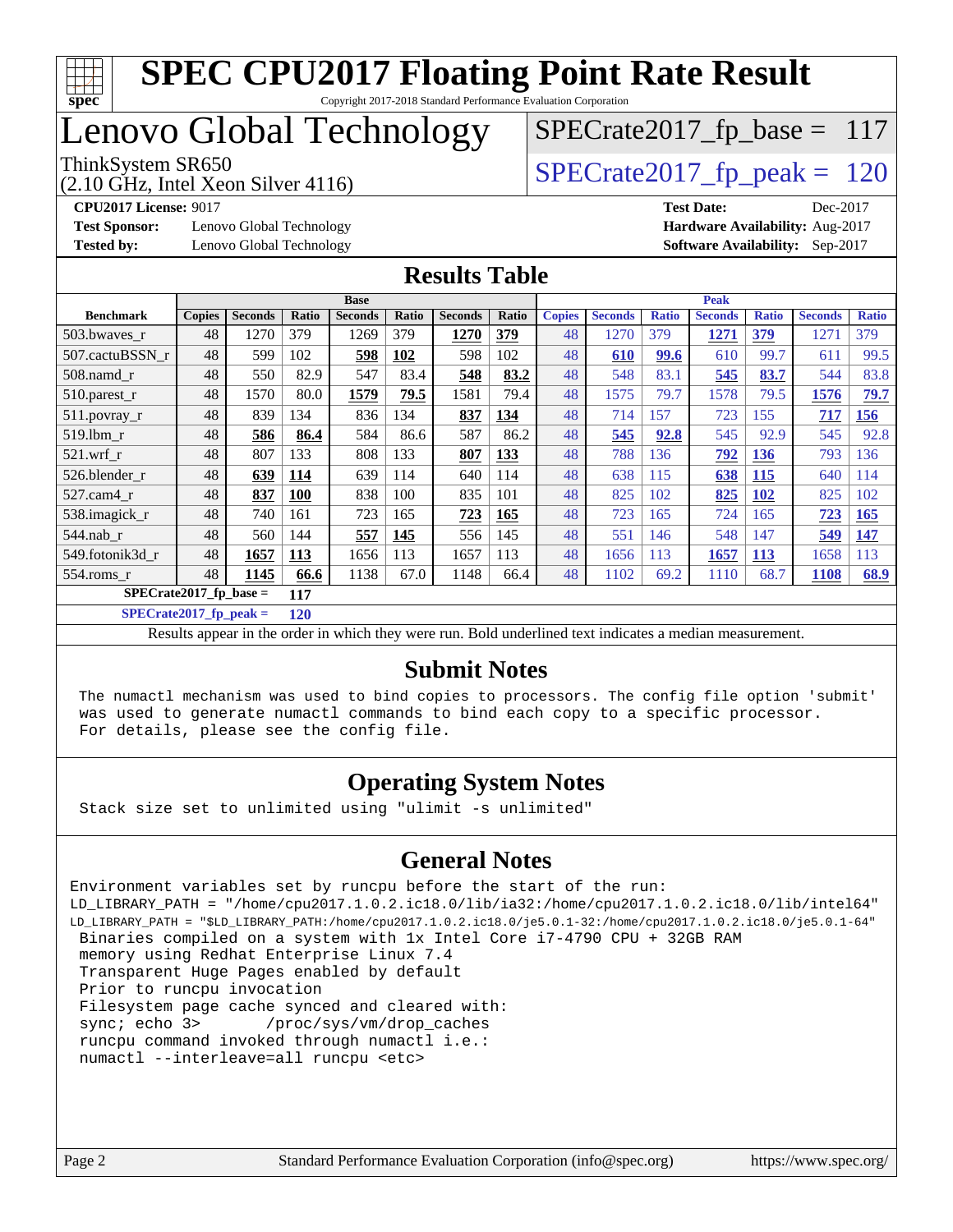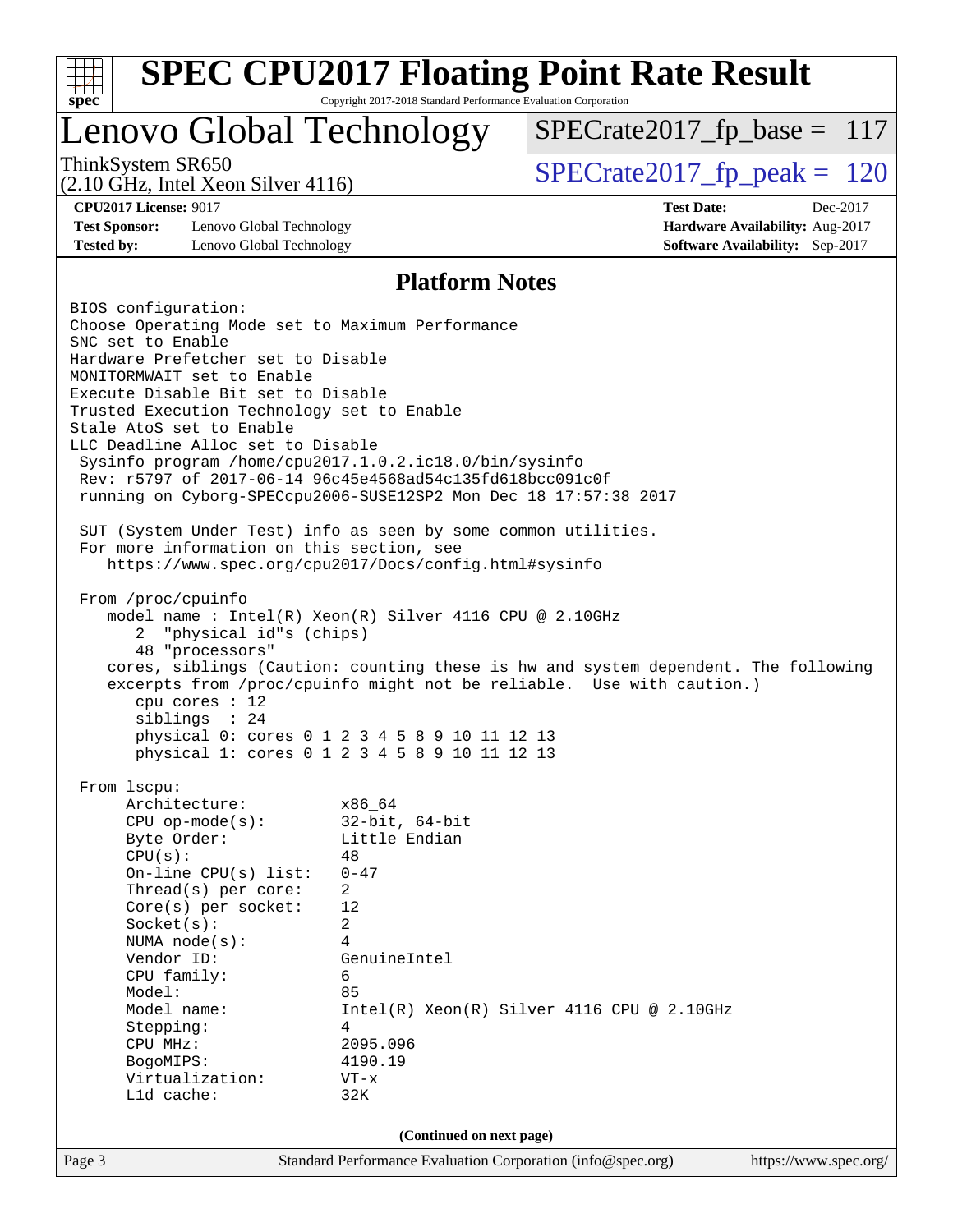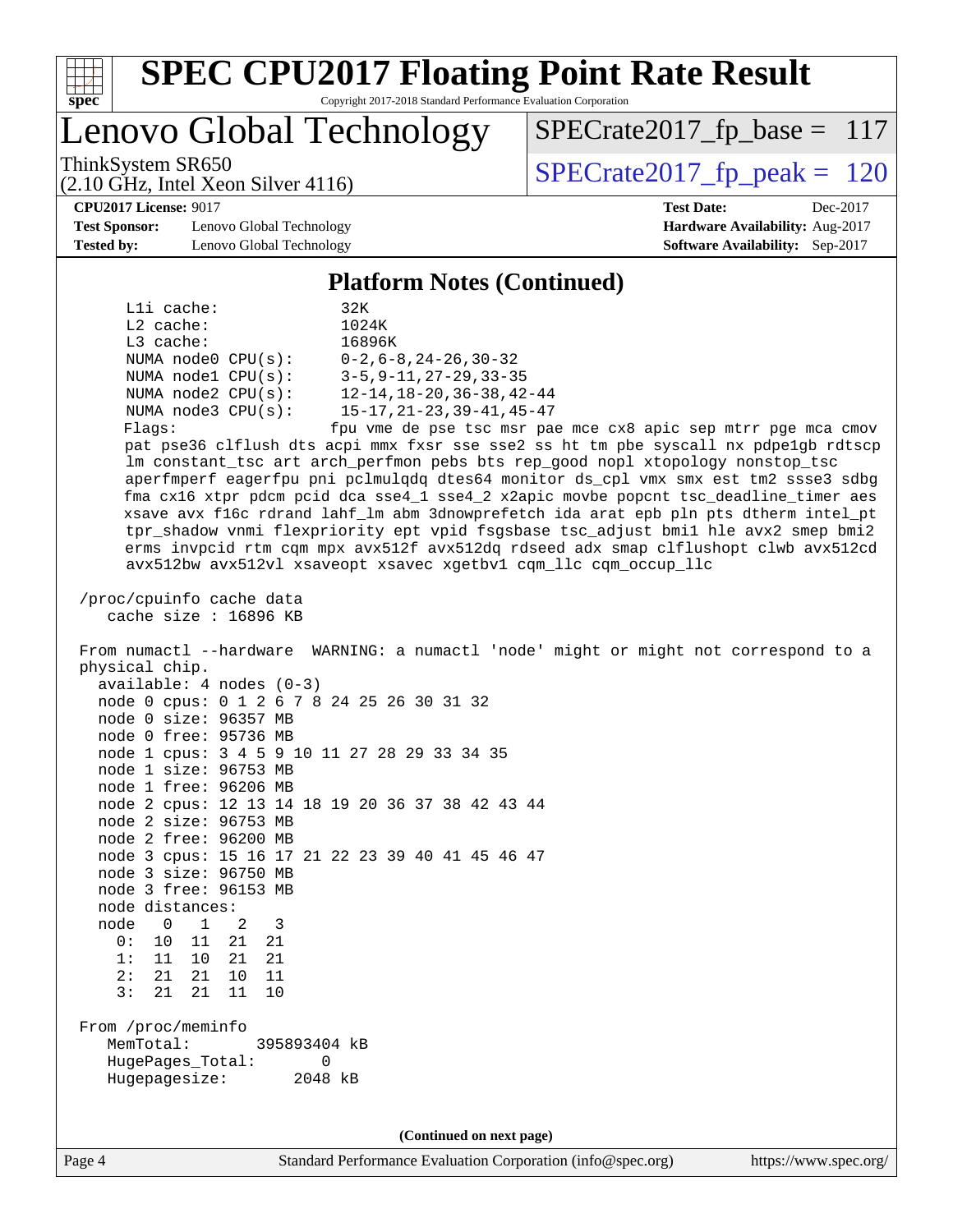

Copyright 2017-2018 Standard Performance Evaluation Corporation

## Lenovo Global Technology

ThinkSystem SR650<br>  $(2.10 \text{ GHz})$  Intel Xeon Silver 4116) [SPECrate2017\\_fp\\_peak =](http://www.spec.org/auto/cpu2017/Docs/result-fields.html#SPECrate2017fppeak) 120

[SPECrate2017\\_fp\\_base =](http://www.spec.org/auto/cpu2017/Docs/result-fields.html#SPECrate2017fpbase) 117

(2.10 GHz, Intel Xeon Silver 4116)

**[CPU2017 License:](http://www.spec.org/auto/cpu2017/Docs/result-fields.html#CPU2017License)** 9017 **[Test Date:](http://www.spec.org/auto/cpu2017/Docs/result-fields.html#TestDate)** Dec-2017 **[Test Sponsor:](http://www.spec.org/auto/cpu2017/Docs/result-fields.html#TestSponsor)** Lenovo Global Technology **[Hardware Availability:](http://www.spec.org/auto/cpu2017/Docs/result-fields.html#HardwareAvailability)** Aug-2017 **[Tested by:](http://www.spec.org/auto/cpu2017/Docs/result-fields.html#Testedby)** Lenovo Global Technology **[Software Availability:](http://www.spec.org/auto/cpu2017/Docs/result-fields.html#SoftwareAvailability)** Sep-2017

#### **[Platform Notes \(Continued\)](http://www.spec.org/auto/cpu2017/Docs/result-fields.html#PlatformNotes)**

| From /etc/*release* /etc/*version*                                                                                                                   |  |
|------------------------------------------------------------------------------------------------------------------------------------------------------|--|
| SuSE-release:                                                                                                                                        |  |
| SUSE Linux Enterprise Server 12 (x86_64)                                                                                                             |  |
| $VERSION = 12$                                                                                                                                       |  |
| PATCHLEVEL = 2                                                                                                                                       |  |
| # This file is deprecated and will be removed in a future service pack or release.<br># Please check /etc/os-release for details about this release. |  |
| os-release:                                                                                                                                          |  |
| NAME="SLES"                                                                                                                                          |  |
| VERSION="12-SP2"                                                                                                                                     |  |
| VERSION ID="12.2"                                                                                                                                    |  |
| PRETTY_NAME="SUSE Linux Enterprise Server 12 SP2"                                                                                                    |  |
| ID="sles"                                                                                                                                            |  |
| ANSI COLOR="0;32"                                                                                                                                    |  |
| CPE_NAME="cpe:/o:suse:sles:12:sp2"                                                                                                                   |  |
|                                                                                                                                                      |  |
| uname $-a$ :                                                                                                                                         |  |
| Linux Cyborg-SPECcpu2006-SUSE12SP2 4.4.21-69-default #1 SMP Tue Oct 25 10:58:20 UTC                                                                  |  |
| 2016 (9464f67) x86 64 x86 64 x86 64 GNU/Linux                                                                                                        |  |
| run-level 3 Dec 18 04:55                                                                                                                             |  |
|                                                                                                                                                      |  |
| SPEC is set to: /home/cpu2017.1.0.2.ic18.0                                                                                                           |  |
| Type Size Used Avail Use% Mounted on<br>Filesystem                                                                                                   |  |
| btrfs 744G 174G 570G 24% / home<br>$/\text{dev/sdb2}$                                                                                                |  |
|                                                                                                                                                      |  |
| Additional information from dmidecode follows. WARNING: Use caution when you interpret                                                               |  |
| this section. The 'dmidecode' program reads system data which is "intended to allow                                                                  |  |
| hardware to be accurately determined", but the intent may not be met, as there are                                                                   |  |
| frequent changes to hardware, firmware, and the "DMTF SMBIOS" standard.                                                                              |  |
| BIOS Lenovo -[IVE111C-1.00]- 07/17/2017                                                                                                              |  |
| Memory:                                                                                                                                              |  |
| 24x Samsung M393A2K43BB1-CTD 16 GB 2 rank 2666, configured at 2400                                                                                   |  |
|                                                                                                                                                      |  |
| (End of data from sysinfo program)                                                                                                                   |  |
|                                                                                                                                                      |  |
|                                                                                                                                                      |  |
| <b>Compiler Version Notes</b>                                                                                                                        |  |
|                                                                                                                                                      |  |
| 519.1bm_r(base) 538.imagick_r(base, peak) 544.nab_r(base)<br>CC.                                                                                     |  |
|                                                                                                                                                      |  |
| icc (ICC) 18.0.0 20170811                                                                                                                            |  |
| Copyright (C) 1985-2017 Intel Corporation. All rights reserved.                                                                                      |  |
|                                                                                                                                                      |  |
|                                                                                                                                                      |  |
|                                                                                                                                                      |  |
|                                                                                                                                                      |  |
| (Continued on next page)                                                                                                                             |  |
| Standard Performance Evaluation Corporation (info@spec.org)<br>Page 5<br>https://www.spec.org/                                                       |  |
|                                                                                                                                                      |  |
|                                                                                                                                                      |  |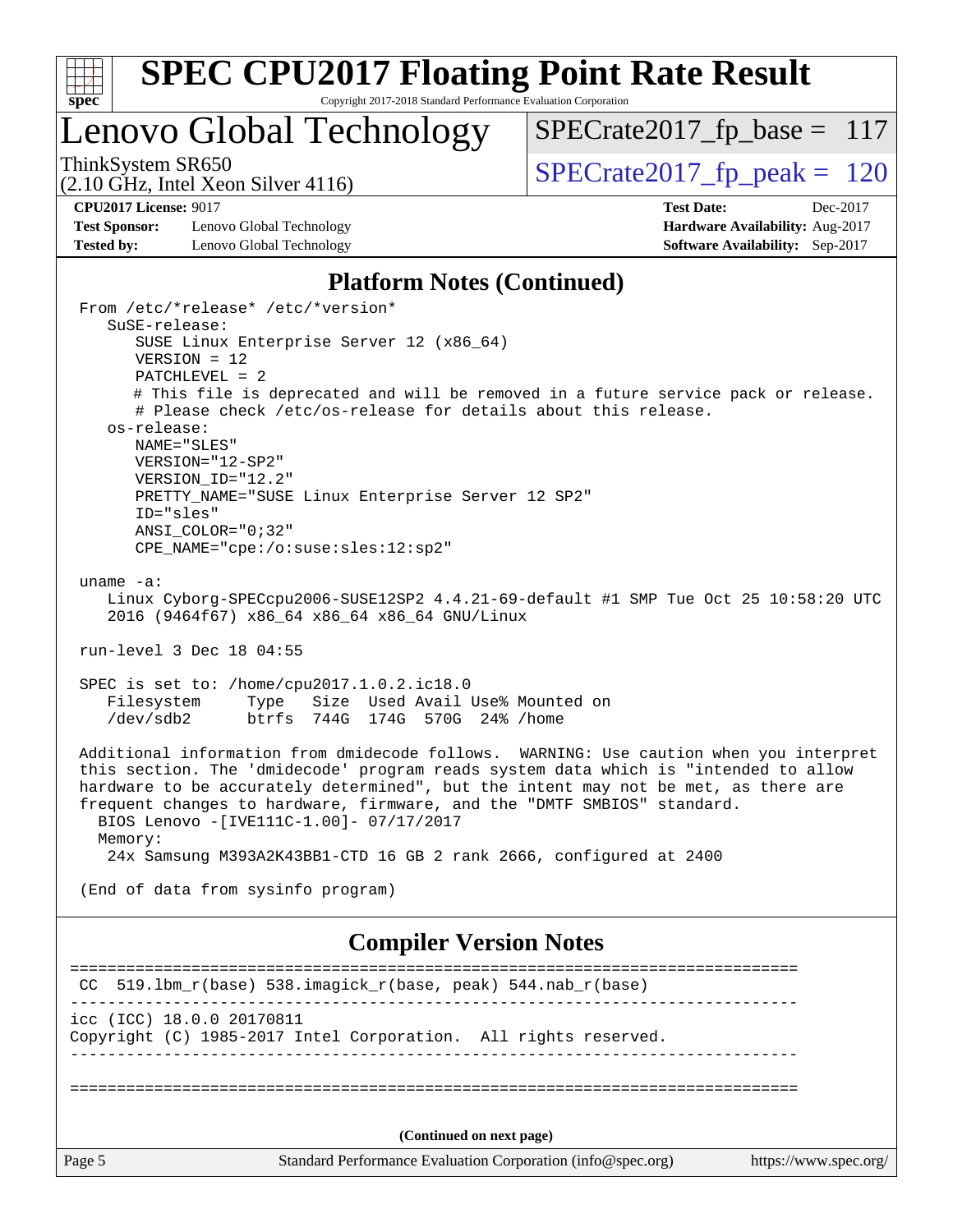| S<br>оe |  |  |  |  |  |
|---------|--|--|--|--|--|

Copyright 2017-2018 Standard Performance Evaluation Corporation

## Lenovo Global Technology

ThinkSystem SR650<br>  $(2.10 \text{ GHz})$  Intel Xeon Silver 4116)

[SPECrate2017\\_fp\\_base =](http://www.spec.org/auto/cpu2017/Docs/result-fields.html#SPECrate2017fpbase) 117

(2.10 GHz, Intel Xeon Silver 4116)

**[CPU2017 License:](http://www.spec.org/auto/cpu2017/Docs/result-fields.html#CPU2017License)** 9017 **[Test Date:](http://www.spec.org/auto/cpu2017/Docs/result-fields.html#TestDate)** Dec-2017 **[Test Sponsor:](http://www.spec.org/auto/cpu2017/Docs/result-fields.html#TestSponsor)** Lenovo Global Technology **[Hardware Availability:](http://www.spec.org/auto/cpu2017/Docs/result-fields.html#HardwareAvailability)** Aug-2017 **[Tested by:](http://www.spec.org/auto/cpu2017/Docs/result-fields.html#Testedby)** Lenovo Global Technology **[Software Availability:](http://www.spec.org/auto/cpu2017/Docs/result-fields.html#SoftwareAvailability)** Sep-2017

#### **[Compiler Version Notes \(Continued\)](http://www.spec.org/auto/cpu2017/Docs/result-fields.html#CompilerVersionNotes)**

| Copyright (C) 1985-2017 Intel Corporation. All rights reserved.<br>CXXC 508.namd_r(base) 510.parest_r(base)<br>icpc (ICC) 18.0.0 20170811<br>Copyright (C) 1985-2017 Intel Corporation. All rights reserved.<br>CXXC 508.namd_r(peak) 510.parest_r(peak)<br>icpc (ICC) 18.0.0 20170811<br>Copyright (C) 1985-2017 Intel Corporation. All rights reserved.<br>CC 511.povray_r(base) 526.blender_r(base)<br>icpc (ICC) 18.0.0 20170811<br>Copyright (C) 1985-2017 Intel Corporation. All rights reserved.<br>icc (ICC) 18.0.0 20170811<br>Copyright (C) 1985-2017 Intel Corporation. All rights reserved.<br>511.povray_r(peak) 526.blender_r(peak)<br>CC.<br>icpc (ICC) 18.0.0 20170811<br>Copyright (C) 1985-2017 Intel Corporation. All rights reserved.<br>icc (ICC) 18.0.0 20170811<br>Copyright (C) 1985-2017 Intel Corporation. All rights reserved.<br>FC 507.cactuBSSN r(base)<br>icpc (ICC) 18.0.0 20170811<br>Copyright (C) 1985-2017 Intel Corporation.<br>All rights reserved.<br>icc (ICC) 18.0.0 20170811<br>Copyright (C) 1985-2017 Intel Corporation.<br>All rights reserved.<br>ifort (IFORT) 18.0.0 20170811<br>Copyright (C) 1985-2017 Intel Corporation.<br>All rights reserved.<br>(Continued on next page) | Page 6                    | Standard Performance Evaluation Corporation (info@spec.org)<br>https://www.spec.org/ |
|---------------------------------------------------------------------------------------------------------------------------------------------------------------------------------------------------------------------------------------------------------------------------------------------------------------------------------------------------------------------------------------------------------------------------------------------------------------------------------------------------------------------------------------------------------------------------------------------------------------------------------------------------------------------------------------------------------------------------------------------------------------------------------------------------------------------------------------------------------------------------------------------------------------------------------------------------------------------------------------------------------------------------------------------------------------------------------------------------------------------------------------------------------------------------------------------------------------------------------|---------------------------|--------------------------------------------------------------------------------------|
|                                                                                                                                                                                                                                                                                                                                                                                                                                                                                                                                                                                                                                                                                                                                                                                                                                                                                                                                                                                                                                                                                                                                                                                                                                 |                           |                                                                                      |
|                                                                                                                                                                                                                                                                                                                                                                                                                                                                                                                                                                                                                                                                                                                                                                                                                                                                                                                                                                                                                                                                                                                                                                                                                                 |                           |                                                                                      |
|                                                                                                                                                                                                                                                                                                                                                                                                                                                                                                                                                                                                                                                                                                                                                                                                                                                                                                                                                                                                                                                                                                                                                                                                                                 |                           |                                                                                      |
|                                                                                                                                                                                                                                                                                                                                                                                                                                                                                                                                                                                                                                                                                                                                                                                                                                                                                                                                                                                                                                                                                                                                                                                                                                 |                           |                                                                                      |
|                                                                                                                                                                                                                                                                                                                                                                                                                                                                                                                                                                                                                                                                                                                                                                                                                                                                                                                                                                                                                                                                                                                                                                                                                                 |                           |                                                                                      |
|                                                                                                                                                                                                                                                                                                                                                                                                                                                                                                                                                                                                                                                                                                                                                                                                                                                                                                                                                                                                                                                                                                                                                                                                                                 |                           |                                                                                      |
|                                                                                                                                                                                                                                                                                                                                                                                                                                                                                                                                                                                                                                                                                                                                                                                                                                                                                                                                                                                                                                                                                                                                                                                                                                 |                           |                                                                                      |
|                                                                                                                                                                                                                                                                                                                                                                                                                                                                                                                                                                                                                                                                                                                                                                                                                                                                                                                                                                                                                                                                                                                                                                                                                                 |                           |                                                                                      |
|                                                                                                                                                                                                                                                                                                                                                                                                                                                                                                                                                                                                                                                                                                                                                                                                                                                                                                                                                                                                                                                                                                                                                                                                                                 |                           |                                                                                      |
|                                                                                                                                                                                                                                                                                                                                                                                                                                                                                                                                                                                                                                                                                                                                                                                                                                                                                                                                                                                                                                                                                                                                                                                                                                 |                           |                                                                                      |
|                                                                                                                                                                                                                                                                                                                                                                                                                                                                                                                                                                                                                                                                                                                                                                                                                                                                                                                                                                                                                                                                                                                                                                                                                                 |                           |                                                                                      |
|                                                                                                                                                                                                                                                                                                                                                                                                                                                                                                                                                                                                                                                                                                                                                                                                                                                                                                                                                                                                                                                                                                                                                                                                                                 |                           |                                                                                      |
|                                                                                                                                                                                                                                                                                                                                                                                                                                                                                                                                                                                                                                                                                                                                                                                                                                                                                                                                                                                                                                                                                                                                                                                                                                 |                           |                                                                                      |
|                                                                                                                                                                                                                                                                                                                                                                                                                                                                                                                                                                                                                                                                                                                                                                                                                                                                                                                                                                                                                                                                                                                                                                                                                                 |                           |                                                                                      |
|                                                                                                                                                                                                                                                                                                                                                                                                                                                                                                                                                                                                                                                                                                                                                                                                                                                                                                                                                                                                                                                                                                                                                                                                                                 |                           |                                                                                      |
|                                                                                                                                                                                                                                                                                                                                                                                                                                                                                                                                                                                                                                                                                                                                                                                                                                                                                                                                                                                                                                                                                                                                                                                                                                 |                           |                                                                                      |
|                                                                                                                                                                                                                                                                                                                                                                                                                                                                                                                                                                                                                                                                                                                                                                                                                                                                                                                                                                                                                                                                                                                                                                                                                                 |                           |                                                                                      |
|                                                                                                                                                                                                                                                                                                                                                                                                                                                                                                                                                                                                                                                                                                                                                                                                                                                                                                                                                                                                                                                                                                                                                                                                                                 |                           |                                                                                      |
|                                                                                                                                                                                                                                                                                                                                                                                                                                                                                                                                                                                                                                                                                                                                                                                                                                                                                                                                                                                                                                                                                                                                                                                                                                 |                           |                                                                                      |
|                                                                                                                                                                                                                                                                                                                                                                                                                                                                                                                                                                                                                                                                                                                                                                                                                                                                                                                                                                                                                                                                                                                                                                                                                                 | icc (ICC) 18.0.0 20170811 |                                                                                      |
| 519.1bm_r(peak) 544.nab_r(peak)<br>CC                                                                                                                                                                                                                                                                                                                                                                                                                                                                                                                                                                                                                                                                                                                                                                                                                                                                                                                                                                                                                                                                                                                                                                                           |                           |                                                                                      |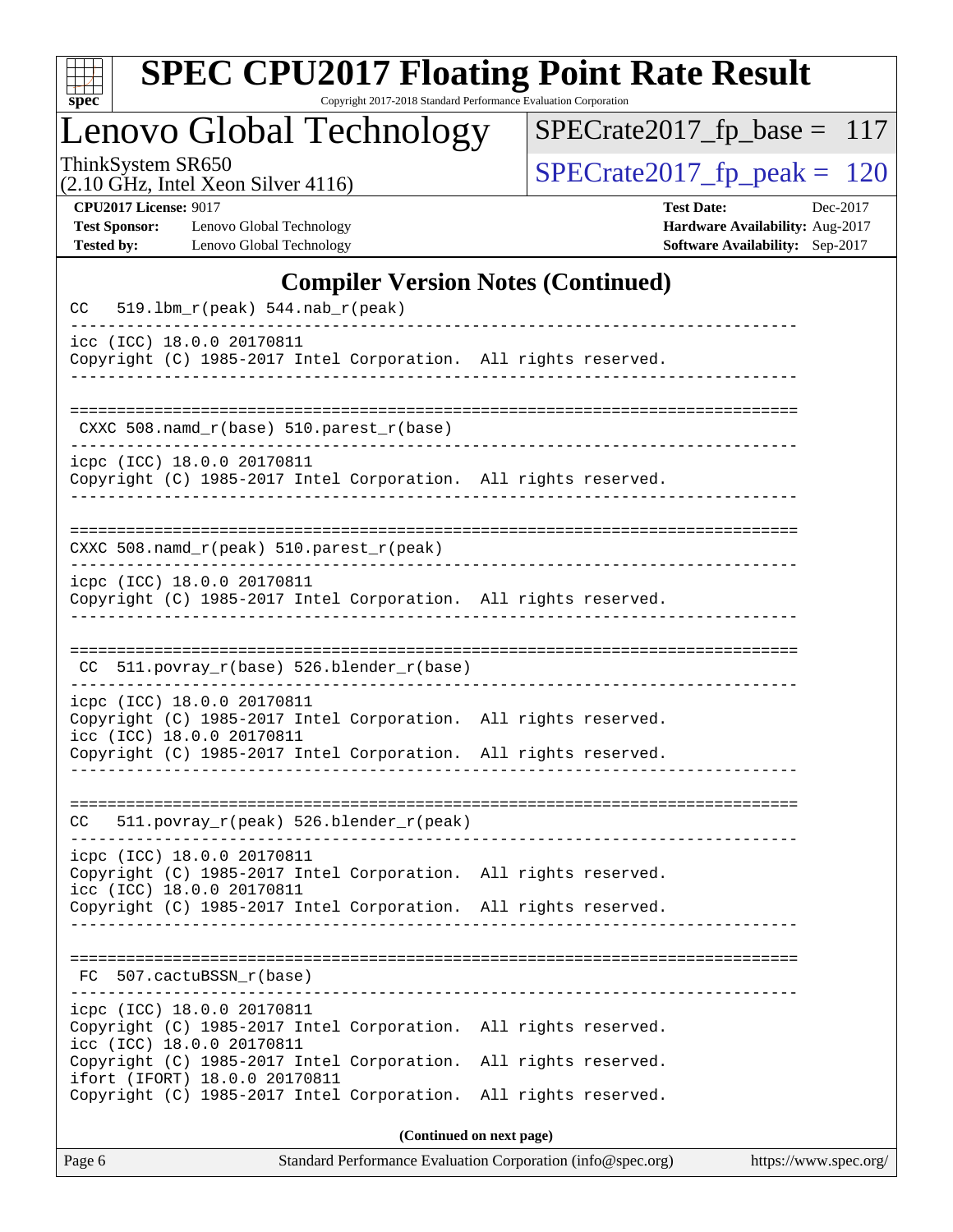| S<br>оe |  |  |  |  |  |
|---------|--|--|--|--|--|

Copyright 2017-2018 Standard Performance Evaluation Corporation

### Lenovo Global Technology

ThinkSystem SR650<br>  $(2.10 \text{ GHz})$  Intel Yean Silver 4116)

[SPECrate2017\\_fp\\_base =](http://www.spec.org/auto/cpu2017/Docs/result-fields.html#SPECrate2017fpbase) 117

(2.10 GHz, Intel Xeon Silver 4116)

**[CPU2017 License:](http://www.spec.org/auto/cpu2017/Docs/result-fields.html#CPU2017License)** 9017 **[Test Date:](http://www.spec.org/auto/cpu2017/Docs/result-fields.html#TestDate)** Dec-2017 **[Test Sponsor:](http://www.spec.org/auto/cpu2017/Docs/result-fields.html#TestSponsor)** Lenovo Global Technology **[Hardware Availability:](http://www.spec.org/auto/cpu2017/Docs/result-fields.html#HardwareAvailability)** Aug-2017 **[Tested by:](http://www.spec.org/auto/cpu2017/Docs/result-fields.html#Testedby)** Lenovo Global Technology **[Software Availability:](http://www.spec.org/auto/cpu2017/Docs/result-fields.html#SoftwareAvailability)** Sep-2017

#### **[Compiler Version Notes \(Continued\)](http://www.spec.org/auto/cpu2017/Docs/result-fields.html#CompilerVersionNotes)**

| 507.cactuBSSN_r(peak)<br>FC.                                                                                                  |                                                                          |
|-------------------------------------------------------------------------------------------------------------------------------|--------------------------------------------------------------------------|
| icpc (ICC) 18.0.0 20170811<br>Copyright (C) 1985-2017 Intel Corporation. All rights reserved.<br>icc (ICC) 18.0.0 20170811    |                                                                          |
| Copyright (C) 1985-2017 Intel Corporation. All rights reserved.<br>ifort (IFORT) 18.0.0 20170811                              |                                                                          |
| Copyright (C) 1985-2017 Intel Corporation. All rights reserved.                                                               |                                                                          |
|                                                                                                                               | FC 503.bwaves_r(base, peak) 549.fotonik3d_r(base, peak) 554.roms_r(base) |
| ifort (IFORT) 18.0.0 20170811<br>Copyright (C) 1985-2017 Intel Corporation. All rights reserved.                              |                                                                          |
| FC<br>$554.rows_r(peak)$                                                                                                      |                                                                          |
| ifort (IFORT) 18.0.0 20170811<br>Copyright (C) 1985-2017 Intel Corporation. All rights reserved.                              |                                                                          |
| 521.wrf_r(base) 527.cam4_r(base)<br>CC.                                                                                       |                                                                          |
| ifort (IFORT) 18.0.0 20170811<br>Copyright (C) 1985-2017 Intel Corporation. All rights reserved.<br>icc (ICC) 18.0.0 20170811 |                                                                          |
| Copyright (C) 1985-2017 Intel Corporation. All rights reserved.                                                               |                                                                          |
| $521.wrf_r(peak) 527.cam4_r(peak)$<br>CC.                                                                                     |                                                                          |
| ifort (IFORT) 18.0.0 20170811<br>Copyright (C) 1985-2017 Intel Corporation. All rights reserved.<br>icc (ICC) 18.0.0 20170811 |                                                                          |
| Copyright (C) 1985-2017 Intel Corporation. All rights reserved.                                                               |                                                                          |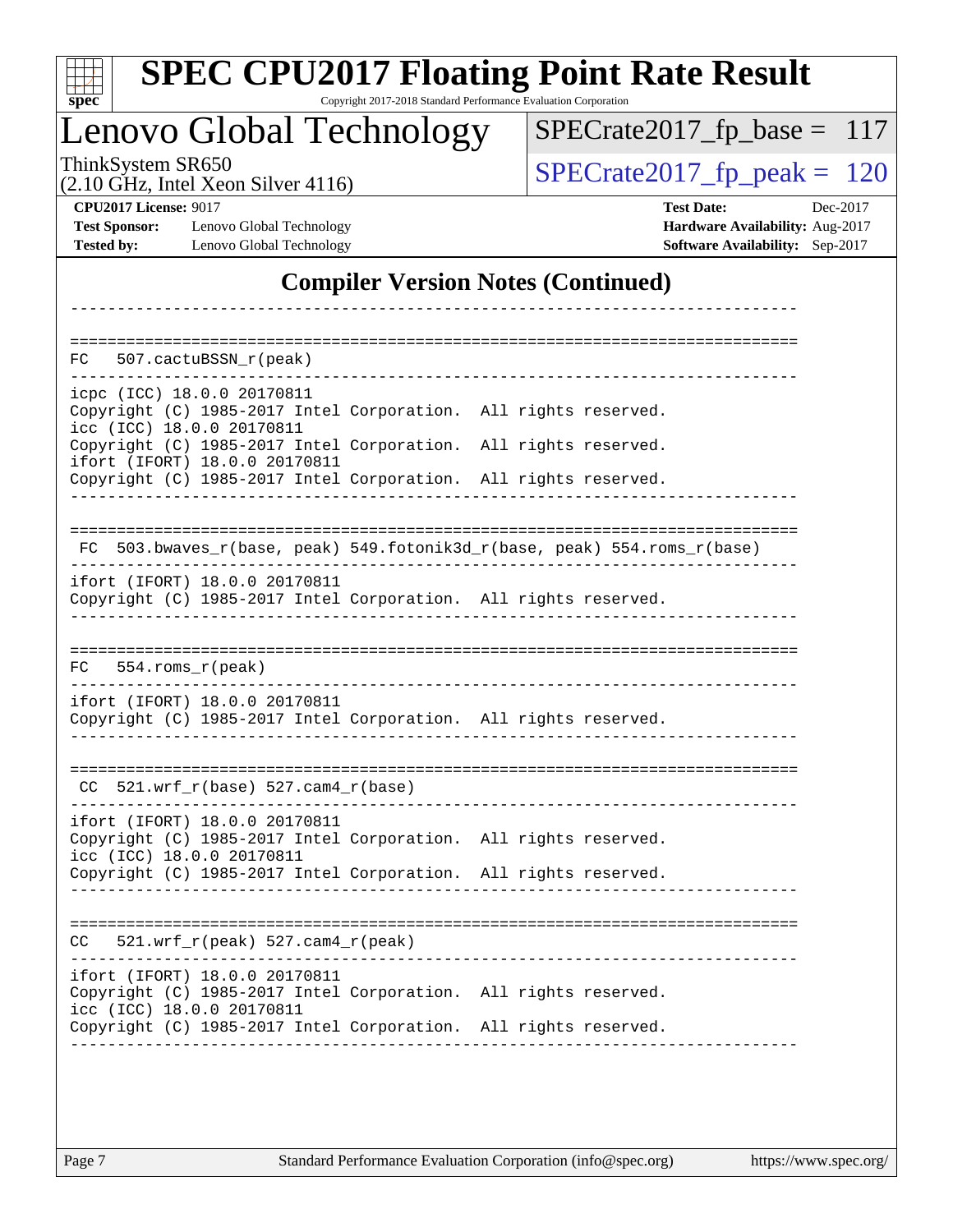

#### **[SPEC CPU2017 Floating Point Rate Result](http://www.spec.org/auto/cpu2017/Docs/result-fields.html#SPECCPU2017FloatingPointRateResult)** Copyright 2017-2018 Standard Performance Evaluation Corporation

## Lenovo Global Technology

 $SPECrate2017_fp\_base = 117$ 

(2.10 GHz, Intel Xeon Silver 4116) ThinkSystem SR650<br>(2.10 GHz, Intel Xeon Silver 4116)  $\begin{array}{|l|l|}\n\hline\n\end{array}$  [SPECrate2017\\_fp\\_peak =](http://www.spec.org/auto/cpu2017/Docs/result-fields.html#SPECrate2017fppeak) 120

**[Test Sponsor:](http://www.spec.org/auto/cpu2017/Docs/result-fields.html#TestSponsor)** Lenovo Global Technology **[Hardware Availability:](http://www.spec.org/auto/cpu2017/Docs/result-fields.html#HardwareAvailability)** Aug-2017 **[Tested by:](http://www.spec.org/auto/cpu2017/Docs/result-fields.html#Testedby)** Lenovo Global Technology **[Software Availability:](http://www.spec.org/auto/cpu2017/Docs/result-fields.html#SoftwareAvailability)** Sep-2017

**[CPU2017 License:](http://www.spec.org/auto/cpu2017/Docs/result-fields.html#CPU2017License)** 9017 **[Test Date:](http://www.spec.org/auto/cpu2017/Docs/result-fields.html#TestDate)** Dec-2017

#### **[Base Compiler Invocation](http://www.spec.org/auto/cpu2017/Docs/result-fields.html#BaseCompilerInvocation)**

[C benchmarks](http://www.spec.org/auto/cpu2017/Docs/result-fields.html#Cbenchmarks):

[icc](http://www.spec.org/cpu2017/results/res2018q1/cpu2017-20171225-02097.flags.html#user_CCbase_intel_icc_18.0_66fc1ee009f7361af1fbd72ca7dcefbb700085f36577c54f309893dd4ec40d12360134090235512931783d35fd58c0460139e722d5067c5574d8eaf2b3e37e92)

[C++ benchmarks:](http://www.spec.org/auto/cpu2017/Docs/result-fields.html#CXXbenchmarks) [icpc](http://www.spec.org/cpu2017/results/res2018q1/cpu2017-20171225-02097.flags.html#user_CXXbase_intel_icpc_18.0_c510b6838c7f56d33e37e94d029a35b4a7bccf4766a728ee175e80a419847e808290a9b78be685c44ab727ea267ec2f070ec5dc83b407c0218cded6866a35d07)

[Fortran benchmarks](http://www.spec.org/auto/cpu2017/Docs/result-fields.html#Fortranbenchmarks): [ifort](http://www.spec.org/cpu2017/results/res2018q1/cpu2017-20171225-02097.flags.html#user_FCbase_intel_ifort_18.0_8111460550e3ca792625aed983ce982f94888b8b503583aa7ba2b8303487b4d8a21a13e7191a45c5fd58ff318f48f9492884d4413fa793fd88dd292cad7027ca)

[Benchmarks using both Fortran and C](http://www.spec.org/auto/cpu2017/Docs/result-fields.html#BenchmarksusingbothFortranandC): [ifort](http://www.spec.org/cpu2017/results/res2018q1/cpu2017-20171225-02097.flags.html#user_CC_FCbase_intel_ifort_18.0_8111460550e3ca792625aed983ce982f94888b8b503583aa7ba2b8303487b4d8a21a13e7191a45c5fd58ff318f48f9492884d4413fa793fd88dd292cad7027ca) [icc](http://www.spec.org/cpu2017/results/res2018q1/cpu2017-20171225-02097.flags.html#user_CC_FCbase_intel_icc_18.0_66fc1ee009f7361af1fbd72ca7dcefbb700085f36577c54f309893dd4ec40d12360134090235512931783d35fd58c0460139e722d5067c5574d8eaf2b3e37e92)

[Benchmarks using both C and C++:](http://www.spec.org/auto/cpu2017/Docs/result-fields.html#BenchmarksusingbothCandCXX) [icpc](http://www.spec.org/cpu2017/results/res2018q1/cpu2017-20171225-02097.flags.html#user_CC_CXXbase_intel_icpc_18.0_c510b6838c7f56d33e37e94d029a35b4a7bccf4766a728ee175e80a419847e808290a9b78be685c44ab727ea267ec2f070ec5dc83b407c0218cded6866a35d07) [icc](http://www.spec.org/cpu2017/results/res2018q1/cpu2017-20171225-02097.flags.html#user_CC_CXXbase_intel_icc_18.0_66fc1ee009f7361af1fbd72ca7dcefbb700085f36577c54f309893dd4ec40d12360134090235512931783d35fd58c0460139e722d5067c5574d8eaf2b3e37e92)

[Benchmarks using Fortran, C, and C++:](http://www.spec.org/auto/cpu2017/Docs/result-fields.html#BenchmarksusingFortranCandCXX) [icpc](http://www.spec.org/cpu2017/results/res2018q1/cpu2017-20171225-02097.flags.html#user_CC_CXX_FCbase_intel_icpc_18.0_c510b6838c7f56d33e37e94d029a35b4a7bccf4766a728ee175e80a419847e808290a9b78be685c44ab727ea267ec2f070ec5dc83b407c0218cded6866a35d07) [icc](http://www.spec.org/cpu2017/results/res2018q1/cpu2017-20171225-02097.flags.html#user_CC_CXX_FCbase_intel_icc_18.0_66fc1ee009f7361af1fbd72ca7dcefbb700085f36577c54f309893dd4ec40d12360134090235512931783d35fd58c0460139e722d5067c5574d8eaf2b3e37e92) [ifort](http://www.spec.org/cpu2017/results/res2018q1/cpu2017-20171225-02097.flags.html#user_CC_CXX_FCbase_intel_ifort_18.0_8111460550e3ca792625aed983ce982f94888b8b503583aa7ba2b8303487b4d8a21a13e7191a45c5fd58ff318f48f9492884d4413fa793fd88dd292cad7027ca)

#### **[Base Portability Flags](http://www.spec.org/auto/cpu2017/Docs/result-fields.html#BasePortabilityFlags)**

 503.bwaves\_r: [-DSPEC\\_LP64](http://www.spec.org/cpu2017/results/res2018q1/cpu2017-20171225-02097.flags.html#suite_basePORTABILITY503_bwaves_r_DSPEC_LP64) 507.cactuBSSN\_r: [-DSPEC\\_LP64](http://www.spec.org/cpu2017/results/res2018q1/cpu2017-20171225-02097.flags.html#suite_basePORTABILITY507_cactuBSSN_r_DSPEC_LP64) 508.namd\_r: [-DSPEC\\_LP64](http://www.spec.org/cpu2017/results/res2018q1/cpu2017-20171225-02097.flags.html#suite_basePORTABILITY508_namd_r_DSPEC_LP64) 510.parest\_r: [-DSPEC\\_LP64](http://www.spec.org/cpu2017/results/res2018q1/cpu2017-20171225-02097.flags.html#suite_basePORTABILITY510_parest_r_DSPEC_LP64) 511.povray\_r: [-DSPEC\\_LP64](http://www.spec.org/cpu2017/results/res2018q1/cpu2017-20171225-02097.flags.html#suite_basePORTABILITY511_povray_r_DSPEC_LP64) 519.lbm\_r: [-DSPEC\\_LP64](http://www.spec.org/cpu2017/results/res2018q1/cpu2017-20171225-02097.flags.html#suite_basePORTABILITY519_lbm_r_DSPEC_LP64) 521.wrf\_r: [-DSPEC\\_LP64](http://www.spec.org/cpu2017/results/res2018q1/cpu2017-20171225-02097.flags.html#suite_basePORTABILITY521_wrf_r_DSPEC_LP64) [-DSPEC\\_CASE\\_FLAG](http://www.spec.org/cpu2017/results/res2018q1/cpu2017-20171225-02097.flags.html#b521.wrf_r_baseCPORTABILITY_DSPEC_CASE_FLAG) [-convert big\\_endian](http://www.spec.org/cpu2017/results/res2018q1/cpu2017-20171225-02097.flags.html#user_baseFPORTABILITY521_wrf_r_convert_big_endian_c3194028bc08c63ac5d04de18c48ce6d347e4e562e8892b8bdbdc0214820426deb8554edfa529a3fb25a586e65a3d812c835984020483e7e73212c4d31a38223) 526.blender\_r: [-DSPEC\\_LP64](http://www.spec.org/cpu2017/results/res2018q1/cpu2017-20171225-02097.flags.html#suite_basePORTABILITY526_blender_r_DSPEC_LP64) [-DSPEC\\_LINUX](http://www.spec.org/cpu2017/results/res2018q1/cpu2017-20171225-02097.flags.html#b526.blender_r_baseCPORTABILITY_DSPEC_LINUX) [-funsigned-char](http://www.spec.org/cpu2017/results/res2018q1/cpu2017-20171225-02097.flags.html#user_baseCPORTABILITY526_blender_r_force_uchar_40c60f00ab013830e2dd6774aeded3ff59883ba5a1fc5fc14077f794d777847726e2a5858cbc7672e36e1b067e7e5c1d9a74f7176df07886a243d7cc18edfe67) 527.cam4\_r: [-DSPEC\\_LP64](http://www.spec.org/cpu2017/results/res2018q1/cpu2017-20171225-02097.flags.html#suite_basePORTABILITY527_cam4_r_DSPEC_LP64) [-DSPEC\\_CASE\\_FLAG](http://www.spec.org/cpu2017/results/res2018q1/cpu2017-20171225-02097.flags.html#b527.cam4_r_baseCPORTABILITY_DSPEC_CASE_FLAG) 538.imagick\_r: [-DSPEC\\_LP64](http://www.spec.org/cpu2017/results/res2018q1/cpu2017-20171225-02097.flags.html#suite_basePORTABILITY538_imagick_r_DSPEC_LP64) 544.nab\_r: [-DSPEC\\_LP64](http://www.spec.org/cpu2017/results/res2018q1/cpu2017-20171225-02097.flags.html#suite_basePORTABILITY544_nab_r_DSPEC_LP64) 549.fotonik3d\_r: [-DSPEC\\_LP64](http://www.spec.org/cpu2017/results/res2018q1/cpu2017-20171225-02097.flags.html#suite_basePORTABILITY549_fotonik3d_r_DSPEC_LP64) 554.roms\_r: [-DSPEC\\_LP64](http://www.spec.org/cpu2017/results/res2018q1/cpu2017-20171225-02097.flags.html#suite_basePORTABILITY554_roms_r_DSPEC_LP64)

### **[Base Optimization Flags](http://www.spec.org/auto/cpu2017/Docs/result-fields.html#BaseOptimizationFlags)**

[C benchmarks](http://www.spec.org/auto/cpu2017/Docs/result-fields.html#Cbenchmarks):

[-xCORE-AVX2](http://www.spec.org/cpu2017/results/res2018q1/cpu2017-20171225-02097.flags.html#user_CCbase_f-xCORE-AVX2) [-ipo](http://www.spec.org/cpu2017/results/res2018q1/cpu2017-20171225-02097.flags.html#user_CCbase_f-ipo) [-O3](http://www.spec.org/cpu2017/results/res2018q1/cpu2017-20171225-02097.flags.html#user_CCbase_f-O3) [-no-prec-div](http://www.spec.org/cpu2017/results/res2018q1/cpu2017-20171225-02097.flags.html#user_CCbase_f-no-prec-div) [-qopt-prefetch](http://www.spec.org/cpu2017/results/res2018q1/cpu2017-20171225-02097.flags.html#user_CCbase_f-qopt-prefetch) [-ffinite-math-only](http://www.spec.org/cpu2017/results/res2018q1/cpu2017-20171225-02097.flags.html#user_CCbase_f_finite_math_only_cb91587bd2077682c4b38af759c288ed7c732db004271a9512da14a4f8007909a5f1427ecbf1a0fb78ff2a814402c6114ac565ca162485bbcae155b5e4258871) [-qopt-mem-layout-trans=3](http://www.spec.org/cpu2017/results/res2018q1/cpu2017-20171225-02097.flags.html#user_CCbase_f-qopt-mem-layout-trans_de80db37974c74b1f0e20d883f0b675c88c3b01e9d123adea9b28688d64333345fb62bc4a798493513fdb68f60282f9a726aa07f478b2f7113531aecce732043)

[C++ benchmarks:](http://www.spec.org/auto/cpu2017/Docs/result-fields.html#CXXbenchmarks) [-xCORE-AVX2](http://www.spec.org/cpu2017/results/res2018q1/cpu2017-20171225-02097.flags.html#user_CXXbase_f-xCORE-AVX2) [-ipo](http://www.spec.org/cpu2017/results/res2018q1/cpu2017-20171225-02097.flags.html#user_CXXbase_f-ipo) [-O3](http://www.spec.org/cpu2017/results/res2018q1/cpu2017-20171225-02097.flags.html#user_CXXbase_f-O3) [-no-prec-div](http://www.spec.org/cpu2017/results/res2018q1/cpu2017-20171225-02097.flags.html#user_CXXbase_f-no-prec-div) [-qopt-prefetch](http://www.spec.org/cpu2017/results/res2018q1/cpu2017-20171225-02097.flags.html#user_CXXbase_f-qopt-prefetch) [-ffinite-math-only](http://www.spec.org/cpu2017/results/res2018q1/cpu2017-20171225-02097.flags.html#user_CXXbase_f_finite_math_only_cb91587bd2077682c4b38af759c288ed7c732db004271a9512da14a4f8007909a5f1427ecbf1a0fb78ff2a814402c6114ac565ca162485bbcae155b5e4258871)

**(Continued on next page)**

| Page 8 |  |
|--------|--|
|--------|--|

Page 8 Standard Performance Evaluation Corporation [\(info@spec.org\)](mailto:info@spec.org) <https://www.spec.org/>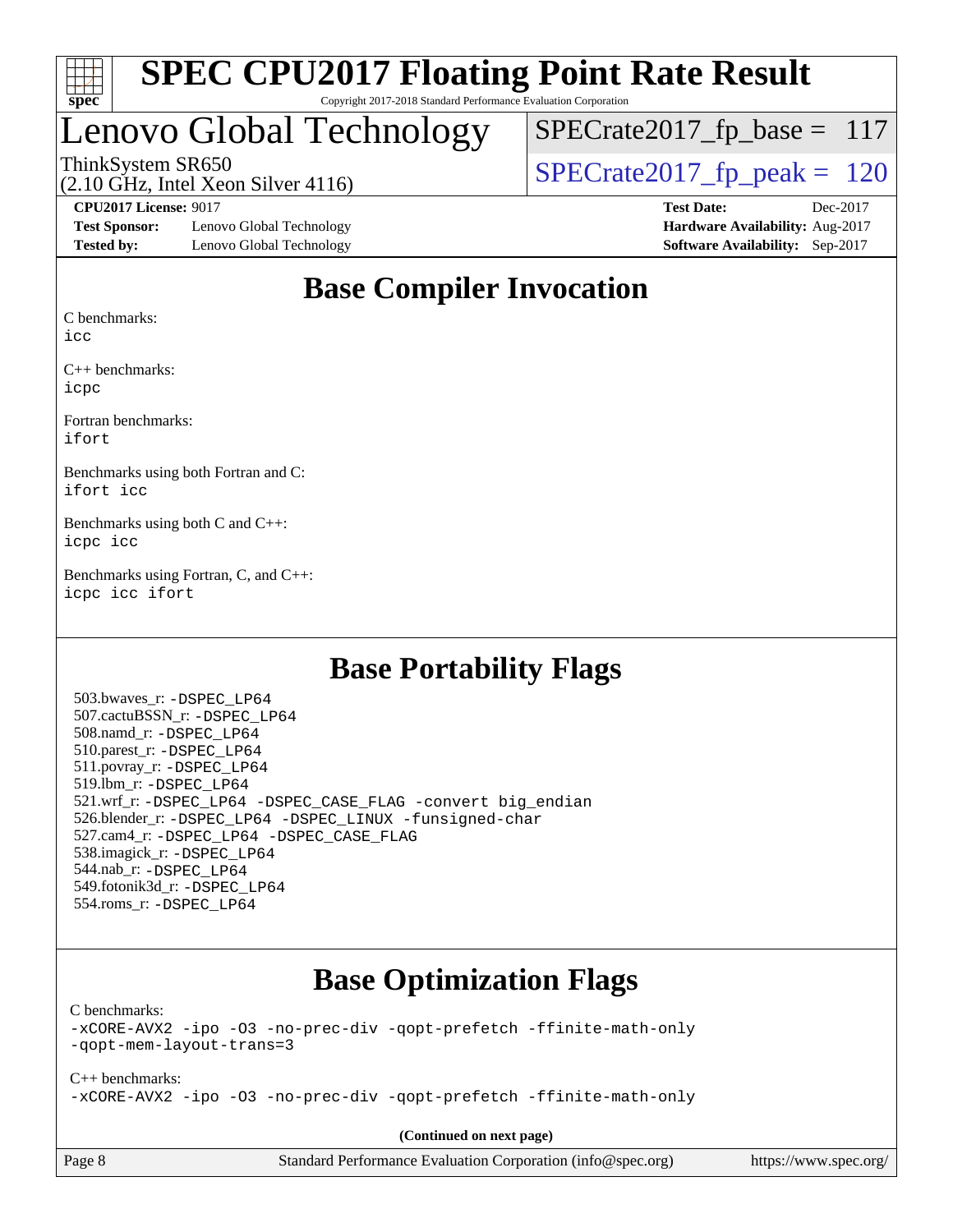

Copyright 2017-2018 Standard Performance Evaluation Corporation

## Lenovo Global Technology

 $SPECrate2017_fp\_base = 117$ 

(2.10 GHz, Intel Xeon Silver 4116)

ThinkSystem SR650<br>(2.10 GHz, Intel Xeon Silver 4116)  $\begin{array}{|l|l|}\n\hline\n\end{array}$  [SPECrate2017\\_fp\\_peak =](http://www.spec.org/auto/cpu2017/Docs/result-fields.html#SPECrate2017fppeak) 120

**[Test Sponsor:](http://www.spec.org/auto/cpu2017/Docs/result-fields.html#TestSponsor)** Lenovo Global Technology **[Hardware Availability:](http://www.spec.org/auto/cpu2017/Docs/result-fields.html#HardwareAvailability)** Aug-2017 **[Tested by:](http://www.spec.org/auto/cpu2017/Docs/result-fields.html#Testedby)** Lenovo Global Technology **[Software Availability:](http://www.spec.org/auto/cpu2017/Docs/result-fields.html#SoftwareAvailability)** Sep-2017

**[CPU2017 License:](http://www.spec.org/auto/cpu2017/Docs/result-fields.html#CPU2017License)** 9017 **[Test Date:](http://www.spec.org/auto/cpu2017/Docs/result-fields.html#TestDate)** Dec-2017

## **[Base Optimization Flags \(Continued\)](http://www.spec.org/auto/cpu2017/Docs/result-fields.html#BaseOptimizationFlags)**

[C++ benchmarks](http://www.spec.org/auto/cpu2017/Docs/result-fields.html#CXXbenchmarks) (continued):

[-qopt-mem-layout-trans=3](http://www.spec.org/cpu2017/results/res2018q1/cpu2017-20171225-02097.flags.html#user_CXXbase_f-qopt-mem-layout-trans_de80db37974c74b1f0e20d883f0b675c88c3b01e9d123adea9b28688d64333345fb62bc4a798493513fdb68f60282f9a726aa07f478b2f7113531aecce732043)

[Fortran benchmarks](http://www.spec.org/auto/cpu2017/Docs/result-fields.html#Fortranbenchmarks):

[-xCORE-AVX2](http://www.spec.org/cpu2017/results/res2018q1/cpu2017-20171225-02097.flags.html#user_FCbase_f-xCORE-AVX2) [-ipo](http://www.spec.org/cpu2017/results/res2018q1/cpu2017-20171225-02097.flags.html#user_FCbase_f-ipo) [-O3](http://www.spec.org/cpu2017/results/res2018q1/cpu2017-20171225-02097.flags.html#user_FCbase_f-O3) [-no-prec-div](http://www.spec.org/cpu2017/results/res2018q1/cpu2017-20171225-02097.flags.html#user_FCbase_f-no-prec-div) [-qopt-prefetch](http://www.spec.org/cpu2017/results/res2018q1/cpu2017-20171225-02097.flags.html#user_FCbase_f-qopt-prefetch) [-ffinite-math-only](http://www.spec.org/cpu2017/results/res2018q1/cpu2017-20171225-02097.flags.html#user_FCbase_f_finite_math_only_cb91587bd2077682c4b38af759c288ed7c732db004271a9512da14a4f8007909a5f1427ecbf1a0fb78ff2a814402c6114ac565ca162485bbcae155b5e4258871) [-qopt-mem-layout-trans=3](http://www.spec.org/cpu2017/results/res2018q1/cpu2017-20171225-02097.flags.html#user_FCbase_f-qopt-mem-layout-trans_de80db37974c74b1f0e20d883f0b675c88c3b01e9d123adea9b28688d64333345fb62bc4a798493513fdb68f60282f9a726aa07f478b2f7113531aecce732043) [-nostandard-realloc-lhs](http://www.spec.org/cpu2017/results/res2018q1/cpu2017-20171225-02097.flags.html#user_FCbase_f_2003_std_realloc_82b4557e90729c0f113870c07e44d33d6f5a304b4f63d4c15d2d0f1fab99f5daaed73bdb9275d9ae411527f28b936061aa8b9c8f2d63842963b95c9dd6426b8a) [-align array32byte](http://www.spec.org/cpu2017/results/res2018q1/cpu2017-20171225-02097.flags.html#user_FCbase_align_array32byte_b982fe038af199962ba9a80c053b8342c548c85b40b8e86eb3cc33dee0d7986a4af373ac2d51c3f7cf710a18d62fdce2948f201cd044323541f22fc0fffc51b6)

[Benchmarks using both Fortran and C](http://www.spec.org/auto/cpu2017/Docs/result-fields.html#BenchmarksusingbothFortranandC):

[-xCORE-AVX2](http://www.spec.org/cpu2017/results/res2018q1/cpu2017-20171225-02097.flags.html#user_CC_FCbase_f-xCORE-AVX2) [-ipo](http://www.spec.org/cpu2017/results/res2018q1/cpu2017-20171225-02097.flags.html#user_CC_FCbase_f-ipo) [-O3](http://www.spec.org/cpu2017/results/res2018q1/cpu2017-20171225-02097.flags.html#user_CC_FCbase_f-O3) [-no-prec-div](http://www.spec.org/cpu2017/results/res2018q1/cpu2017-20171225-02097.flags.html#user_CC_FCbase_f-no-prec-div) [-qopt-prefetch](http://www.spec.org/cpu2017/results/res2018q1/cpu2017-20171225-02097.flags.html#user_CC_FCbase_f-qopt-prefetch) [-ffinite-math-only](http://www.spec.org/cpu2017/results/res2018q1/cpu2017-20171225-02097.flags.html#user_CC_FCbase_f_finite_math_only_cb91587bd2077682c4b38af759c288ed7c732db004271a9512da14a4f8007909a5f1427ecbf1a0fb78ff2a814402c6114ac565ca162485bbcae155b5e4258871) [-qopt-mem-layout-trans=3](http://www.spec.org/cpu2017/results/res2018q1/cpu2017-20171225-02097.flags.html#user_CC_FCbase_f-qopt-mem-layout-trans_de80db37974c74b1f0e20d883f0b675c88c3b01e9d123adea9b28688d64333345fb62bc4a798493513fdb68f60282f9a726aa07f478b2f7113531aecce732043) [-nostandard-realloc-lhs](http://www.spec.org/cpu2017/results/res2018q1/cpu2017-20171225-02097.flags.html#user_CC_FCbase_f_2003_std_realloc_82b4557e90729c0f113870c07e44d33d6f5a304b4f63d4c15d2d0f1fab99f5daaed73bdb9275d9ae411527f28b936061aa8b9c8f2d63842963b95c9dd6426b8a) [-align array32byte](http://www.spec.org/cpu2017/results/res2018q1/cpu2017-20171225-02097.flags.html#user_CC_FCbase_align_array32byte_b982fe038af199962ba9a80c053b8342c548c85b40b8e86eb3cc33dee0d7986a4af373ac2d51c3f7cf710a18d62fdce2948f201cd044323541f22fc0fffc51b6)

[Benchmarks using both C and C++](http://www.spec.org/auto/cpu2017/Docs/result-fields.html#BenchmarksusingbothCandCXX):

[-xCORE-AVX2](http://www.spec.org/cpu2017/results/res2018q1/cpu2017-20171225-02097.flags.html#user_CC_CXXbase_f-xCORE-AVX2) [-ipo](http://www.spec.org/cpu2017/results/res2018q1/cpu2017-20171225-02097.flags.html#user_CC_CXXbase_f-ipo) [-O3](http://www.spec.org/cpu2017/results/res2018q1/cpu2017-20171225-02097.flags.html#user_CC_CXXbase_f-O3) [-no-prec-div](http://www.spec.org/cpu2017/results/res2018q1/cpu2017-20171225-02097.flags.html#user_CC_CXXbase_f-no-prec-div) [-qopt-prefetch](http://www.spec.org/cpu2017/results/res2018q1/cpu2017-20171225-02097.flags.html#user_CC_CXXbase_f-qopt-prefetch) [-ffinite-math-only](http://www.spec.org/cpu2017/results/res2018q1/cpu2017-20171225-02097.flags.html#user_CC_CXXbase_f_finite_math_only_cb91587bd2077682c4b38af759c288ed7c732db004271a9512da14a4f8007909a5f1427ecbf1a0fb78ff2a814402c6114ac565ca162485bbcae155b5e4258871) [-qopt-mem-layout-trans=3](http://www.spec.org/cpu2017/results/res2018q1/cpu2017-20171225-02097.flags.html#user_CC_CXXbase_f-qopt-mem-layout-trans_de80db37974c74b1f0e20d883f0b675c88c3b01e9d123adea9b28688d64333345fb62bc4a798493513fdb68f60282f9a726aa07f478b2f7113531aecce732043)

[Benchmarks using Fortran, C, and C++:](http://www.spec.org/auto/cpu2017/Docs/result-fields.html#BenchmarksusingFortranCandCXX)

[-xCORE-AVX2](http://www.spec.org/cpu2017/results/res2018q1/cpu2017-20171225-02097.flags.html#user_CC_CXX_FCbase_f-xCORE-AVX2) [-ipo](http://www.spec.org/cpu2017/results/res2018q1/cpu2017-20171225-02097.flags.html#user_CC_CXX_FCbase_f-ipo) [-O3](http://www.spec.org/cpu2017/results/res2018q1/cpu2017-20171225-02097.flags.html#user_CC_CXX_FCbase_f-O3) [-no-prec-div](http://www.spec.org/cpu2017/results/res2018q1/cpu2017-20171225-02097.flags.html#user_CC_CXX_FCbase_f-no-prec-div) [-qopt-prefetch](http://www.spec.org/cpu2017/results/res2018q1/cpu2017-20171225-02097.flags.html#user_CC_CXX_FCbase_f-qopt-prefetch) [-ffinite-math-only](http://www.spec.org/cpu2017/results/res2018q1/cpu2017-20171225-02097.flags.html#user_CC_CXX_FCbase_f_finite_math_only_cb91587bd2077682c4b38af759c288ed7c732db004271a9512da14a4f8007909a5f1427ecbf1a0fb78ff2a814402c6114ac565ca162485bbcae155b5e4258871) [-qopt-mem-layout-trans=3](http://www.spec.org/cpu2017/results/res2018q1/cpu2017-20171225-02097.flags.html#user_CC_CXX_FCbase_f-qopt-mem-layout-trans_de80db37974c74b1f0e20d883f0b675c88c3b01e9d123adea9b28688d64333345fb62bc4a798493513fdb68f60282f9a726aa07f478b2f7113531aecce732043) [-nostandard-realloc-lhs](http://www.spec.org/cpu2017/results/res2018q1/cpu2017-20171225-02097.flags.html#user_CC_CXX_FCbase_f_2003_std_realloc_82b4557e90729c0f113870c07e44d33d6f5a304b4f63d4c15d2d0f1fab99f5daaed73bdb9275d9ae411527f28b936061aa8b9c8f2d63842963b95c9dd6426b8a) [-align array32byte](http://www.spec.org/cpu2017/results/res2018q1/cpu2017-20171225-02097.flags.html#user_CC_CXX_FCbase_align_array32byte_b982fe038af199962ba9a80c053b8342c548c85b40b8e86eb3cc33dee0d7986a4af373ac2d51c3f7cf710a18d62fdce2948f201cd044323541f22fc0fffc51b6)

#### **[Base Other Flags](http://www.spec.org/auto/cpu2017/Docs/result-fields.html#BaseOtherFlags)**

[C benchmarks](http://www.spec.org/auto/cpu2017/Docs/result-fields.html#Cbenchmarks):  $-m64 - std= c11$  $-m64 - std= c11$ [C++ benchmarks:](http://www.spec.org/auto/cpu2017/Docs/result-fields.html#CXXbenchmarks) [-m64](http://www.spec.org/cpu2017/results/res2018q1/cpu2017-20171225-02097.flags.html#user_CXXbase_intel_intel64_18.0_af43caccfc8ded86e7699f2159af6efc7655f51387b94da716254467f3c01020a5059329e2569e4053f409e7c9202a7efc638f7a6d1ffb3f52dea4a3e31d82ab) [Fortran benchmarks](http://www.spec.org/auto/cpu2017/Docs/result-fields.html#Fortranbenchmarks):  $-m64$ [Benchmarks using both Fortran and C](http://www.spec.org/auto/cpu2017/Docs/result-fields.html#BenchmarksusingbothFortranandC):  $-m64 - std = c11$  $-m64 - std = c11$ [Benchmarks using both C and C++](http://www.spec.org/auto/cpu2017/Docs/result-fields.html#BenchmarksusingbothCandCXX):  $-m64 - std= c11$  $-m64 - std= c11$ [Benchmarks using Fortran, C, and C++:](http://www.spec.org/auto/cpu2017/Docs/result-fields.html#BenchmarksusingFortranCandCXX)  $-m64 - std= c11$  $-m64 - std= c11$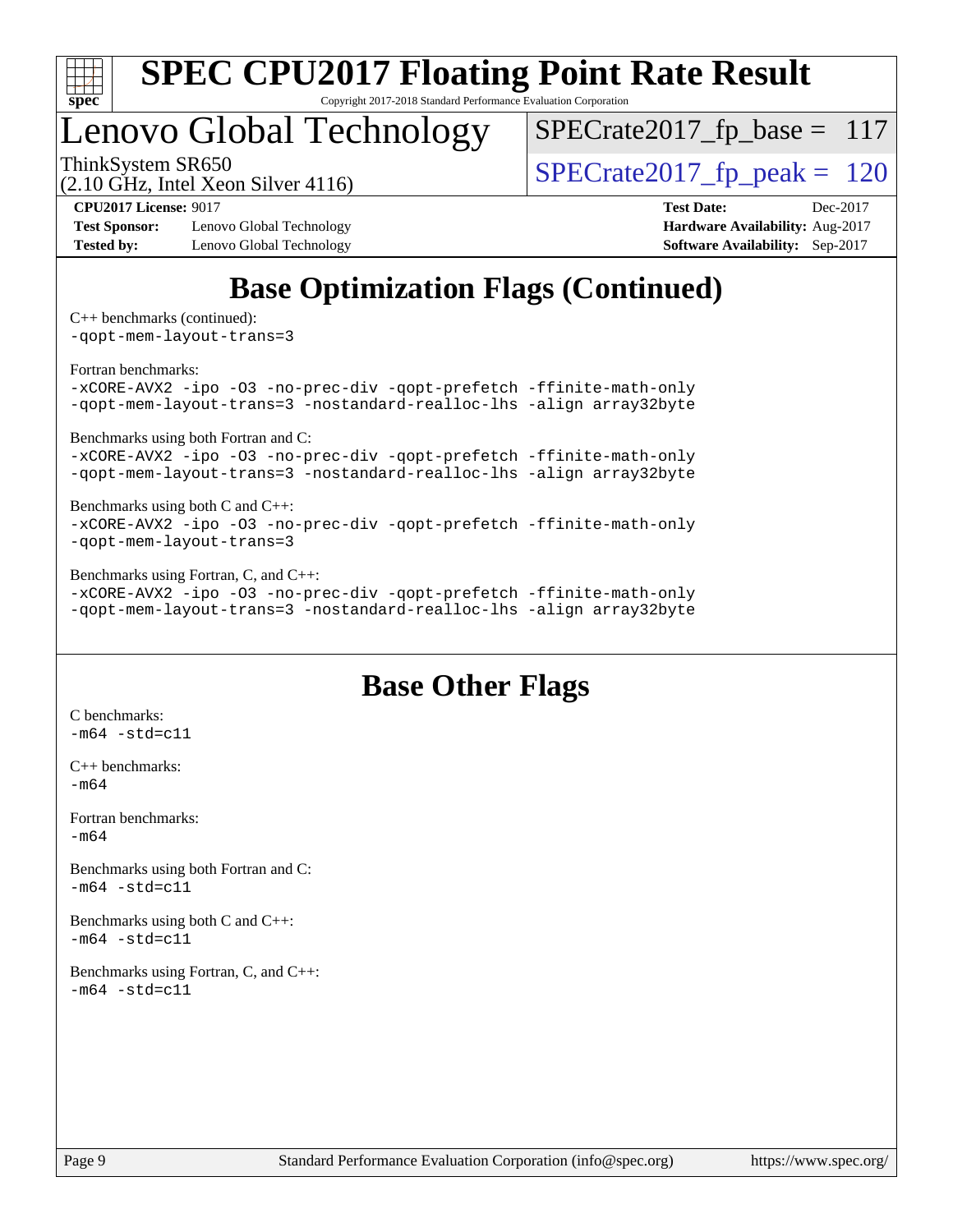

#### **[SPEC CPU2017 Floating Point Rate Result](http://www.spec.org/auto/cpu2017/Docs/result-fields.html#SPECCPU2017FloatingPointRateResult)** Copyright 2017-2018 Standard Performance Evaluation Corporation

## Lenovo Global Technology

ThinkSystem SR650<br>(2.10 GHz, Intel Xeon Silver 4116)  $\begin{array}{|l|l|}\n\hline\n\end{array}$  [SPECrate2017\\_fp\\_peak =](http://www.spec.org/auto/cpu2017/Docs/result-fields.html#SPECrate2017fppeak) 120  $SPECrate2017_fp\_base = 117$ 

(2.10 GHz, Intel Xeon Silver 4116)

**[Test Sponsor:](http://www.spec.org/auto/cpu2017/Docs/result-fields.html#TestSponsor)** Lenovo Global Technology **[Hardware Availability:](http://www.spec.org/auto/cpu2017/Docs/result-fields.html#HardwareAvailability)** Aug-2017 **[Tested by:](http://www.spec.org/auto/cpu2017/Docs/result-fields.html#Testedby)** Lenovo Global Technology **[Software Availability:](http://www.spec.org/auto/cpu2017/Docs/result-fields.html#SoftwareAvailability)** Sep-2017

**[CPU2017 License:](http://www.spec.org/auto/cpu2017/Docs/result-fields.html#CPU2017License)** 9017 **[Test Date:](http://www.spec.org/auto/cpu2017/Docs/result-fields.html#TestDate)** Dec-2017

#### **[Peak Compiler Invocation](http://www.spec.org/auto/cpu2017/Docs/result-fields.html#PeakCompilerInvocation)**

[C benchmarks:](http://www.spec.org/auto/cpu2017/Docs/result-fields.html#Cbenchmarks)

[icc](http://www.spec.org/cpu2017/results/res2018q1/cpu2017-20171225-02097.flags.html#user_CCpeak_intel_icc_18.0_66fc1ee009f7361af1fbd72ca7dcefbb700085f36577c54f309893dd4ec40d12360134090235512931783d35fd58c0460139e722d5067c5574d8eaf2b3e37e92)

[C++ benchmarks](http://www.spec.org/auto/cpu2017/Docs/result-fields.html#CXXbenchmarks): [icpc](http://www.spec.org/cpu2017/results/res2018q1/cpu2017-20171225-02097.flags.html#user_CXXpeak_intel_icpc_18.0_c510b6838c7f56d33e37e94d029a35b4a7bccf4766a728ee175e80a419847e808290a9b78be685c44ab727ea267ec2f070ec5dc83b407c0218cded6866a35d07)

[Fortran benchmarks:](http://www.spec.org/auto/cpu2017/Docs/result-fields.html#Fortranbenchmarks) [ifort](http://www.spec.org/cpu2017/results/res2018q1/cpu2017-20171225-02097.flags.html#user_FCpeak_intel_ifort_18.0_8111460550e3ca792625aed983ce982f94888b8b503583aa7ba2b8303487b4d8a21a13e7191a45c5fd58ff318f48f9492884d4413fa793fd88dd292cad7027ca)

[Benchmarks using both Fortran and C:](http://www.spec.org/auto/cpu2017/Docs/result-fields.html#BenchmarksusingbothFortranandC) [ifort](http://www.spec.org/cpu2017/results/res2018q1/cpu2017-20171225-02097.flags.html#user_CC_FCpeak_intel_ifort_18.0_8111460550e3ca792625aed983ce982f94888b8b503583aa7ba2b8303487b4d8a21a13e7191a45c5fd58ff318f48f9492884d4413fa793fd88dd292cad7027ca) [icc](http://www.spec.org/cpu2017/results/res2018q1/cpu2017-20171225-02097.flags.html#user_CC_FCpeak_intel_icc_18.0_66fc1ee009f7361af1fbd72ca7dcefbb700085f36577c54f309893dd4ec40d12360134090235512931783d35fd58c0460139e722d5067c5574d8eaf2b3e37e92)

[Benchmarks using both C and C++](http://www.spec.org/auto/cpu2017/Docs/result-fields.html#BenchmarksusingbothCandCXX): [icpc](http://www.spec.org/cpu2017/results/res2018q1/cpu2017-20171225-02097.flags.html#user_CC_CXXpeak_intel_icpc_18.0_c510b6838c7f56d33e37e94d029a35b4a7bccf4766a728ee175e80a419847e808290a9b78be685c44ab727ea267ec2f070ec5dc83b407c0218cded6866a35d07) [icc](http://www.spec.org/cpu2017/results/res2018q1/cpu2017-20171225-02097.flags.html#user_CC_CXXpeak_intel_icc_18.0_66fc1ee009f7361af1fbd72ca7dcefbb700085f36577c54f309893dd4ec40d12360134090235512931783d35fd58c0460139e722d5067c5574d8eaf2b3e37e92)

[Benchmarks using Fortran, C, and C++:](http://www.spec.org/auto/cpu2017/Docs/result-fields.html#BenchmarksusingFortranCandCXX) [icpc](http://www.spec.org/cpu2017/results/res2018q1/cpu2017-20171225-02097.flags.html#user_CC_CXX_FCpeak_intel_icpc_18.0_c510b6838c7f56d33e37e94d029a35b4a7bccf4766a728ee175e80a419847e808290a9b78be685c44ab727ea267ec2f070ec5dc83b407c0218cded6866a35d07) [icc](http://www.spec.org/cpu2017/results/res2018q1/cpu2017-20171225-02097.flags.html#user_CC_CXX_FCpeak_intel_icc_18.0_66fc1ee009f7361af1fbd72ca7dcefbb700085f36577c54f309893dd4ec40d12360134090235512931783d35fd58c0460139e722d5067c5574d8eaf2b3e37e92) [ifort](http://www.spec.org/cpu2017/results/res2018q1/cpu2017-20171225-02097.flags.html#user_CC_CXX_FCpeak_intel_ifort_18.0_8111460550e3ca792625aed983ce982f94888b8b503583aa7ba2b8303487b4d8a21a13e7191a45c5fd58ff318f48f9492884d4413fa793fd88dd292cad7027ca)

#### **[Peak Portability Flags](http://www.spec.org/auto/cpu2017/Docs/result-fields.html#PeakPortabilityFlags)**

Same as Base Portability Flags

#### **[Peak Optimization Flags](http://www.spec.org/auto/cpu2017/Docs/result-fields.html#PeakOptimizationFlags)**

[C benchmarks](http://www.spec.org/auto/cpu2017/Docs/result-fields.html#Cbenchmarks):

 519.lbm\_r: [-prof-gen](http://www.spec.org/cpu2017/results/res2018q1/cpu2017-20171225-02097.flags.html#user_peakPASS1_CFLAGSPASS1_LDFLAGS519_lbm_r_prof_gen_5aa4926d6013ddb2a31985c654b3eb18169fc0c6952a63635c234f711e6e63dd76e94ad52365559451ec499a2cdb89e4dc58ba4c67ef54ca681ffbe1461d6b36)(pass 1) [-prof-use](http://www.spec.org/cpu2017/results/res2018q1/cpu2017-20171225-02097.flags.html#user_peakPASS2_CFLAGSPASS2_LDFLAGS519_lbm_r_prof_use_1a21ceae95f36a2b53c25747139a6c16ca95bd9def2a207b4f0849963b97e94f5260e30a0c64f4bb623698870e679ca08317ef8150905d41bd88c6f78df73f19)(pass 2) [-ipo](http://www.spec.org/cpu2017/results/res2018q1/cpu2017-20171225-02097.flags.html#user_peakPASS1_COPTIMIZEPASS2_COPTIMIZE519_lbm_r_f-ipo) [-xCORE-AVX2](http://www.spec.org/cpu2017/results/res2018q1/cpu2017-20171225-02097.flags.html#user_peakPASS2_COPTIMIZE519_lbm_r_f-xCORE-AVX2) [-O3](http://www.spec.org/cpu2017/results/res2018q1/cpu2017-20171225-02097.flags.html#user_peakPASS1_COPTIMIZEPASS2_COPTIMIZE519_lbm_r_f-O3) [-no-prec-div](http://www.spec.org/cpu2017/results/res2018q1/cpu2017-20171225-02097.flags.html#user_peakPASS1_COPTIMIZEPASS2_COPTIMIZE519_lbm_r_f-no-prec-div) [-qopt-prefetch](http://www.spec.org/cpu2017/results/res2018q1/cpu2017-20171225-02097.flags.html#user_peakPASS1_COPTIMIZEPASS2_COPTIMIZE519_lbm_r_f-qopt-prefetch) [-ffinite-math-only](http://www.spec.org/cpu2017/results/res2018q1/cpu2017-20171225-02097.flags.html#user_peakPASS1_COPTIMIZEPASS2_COPTIMIZE519_lbm_r_f_finite_math_only_cb91587bd2077682c4b38af759c288ed7c732db004271a9512da14a4f8007909a5f1427ecbf1a0fb78ff2a814402c6114ac565ca162485bbcae155b5e4258871) [-qopt-mem-layout-trans=3](http://www.spec.org/cpu2017/results/res2018q1/cpu2017-20171225-02097.flags.html#user_peakPASS1_COPTIMIZEPASS2_COPTIMIZE519_lbm_r_f-qopt-mem-layout-trans_de80db37974c74b1f0e20d883f0b675c88c3b01e9d123adea9b28688d64333345fb62bc4a798493513fdb68f60282f9a726aa07f478b2f7113531aecce732043) 538.imagick\_r: [-xCORE-AVX2](http://www.spec.org/cpu2017/results/res2018q1/cpu2017-20171225-02097.flags.html#user_peakCOPTIMIZE538_imagick_r_f-xCORE-AVX2) [-ipo](http://www.spec.org/cpu2017/results/res2018q1/cpu2017-20171225-02097.flags.html#user_peakCOPTIMIZE538_imagick_r_f-ipo) [-O3](http://www.spec.org/cpu2017/results/res2018q1/cpu2017-20171225-02097.flags.html#user_peakCOPTIMIZE538_imagick_r_f-O3) [-no-prec-div](http://www.spec.org/cpu2017/results/res2018q1/cpu2017-20171225-02097.flags.html#user_peakCOPTIMIZE538_imagick_r_f-no-prec-div) [-qopt-prefetch](http://www.spec.org/cpu2017/results/res2018q1/cpu2017-20171225-02097.flags.html#user_peakCOPTIMIZE538_imagick_r_f-qopt-prefetch) [-ffinite-math-only](http://www.spec.org/cpu2017/results/res2018q1/cpu2017-20171225-02097.flags.html#user_peakCOPTIMIZE538_imagick_r_f_finite_math_only_cb91587bd2077682c4b38af759c288ed7c732db004271a9512da14a4f8007909a5f1427ecbf1a0fb78ff2a814402c6114ac565ca162485bbcae155b5e4258871) [-qopt-mem-layout-trans=3](http://www.spec.org/cpu2017/results/res2018q1/cpu2017-20171225-02097.flags.html#user_peakCOPTIMIZE538_imagick_r_f-qopt-mem-layout-trans_de80db37974c74b1f0e20d883f0b675c88c3b01e9d123adea9b28688d64333345fb62bc4a798493513fdb68f60282f9a726aa07f478b2f7113531aecce732043) 544.nab\_r: Same as 519.lbm\_r [C++ benchmarks:](http://www.spec.org/auto/cpu2017/Docs/result-fields.html#CXXbenchmarks) [-prof-gen](http://www.spec.org/cpu2017/results/res2018q1/cpu2017-20171225-02097.flags.html#user_CXXpeak_prof_gen_5aa4926d6013ddb2a31985c654b3eb18169fc0c6952a63635c234f711e6e63dd76e94ad52365559451ec499a2cdb89e4dc58ba4c67ef54ca681ffbe1461d6b36)(pass 1) [-prof-use](http://www.spec.org/cpu2017/results/res2018q1/cpu2017-20171225-02097.flags.html#user_CXXpeak_prof_use_1a21ceae95f36a2b53c25747139a6c16ca95bd9def2a207b4f0849963b97e94f5260e30a0c64f4bb623698870e679ca08317ef8150905d41bd88c6f78df73f19)(pass 2) [-ipo](http://www.spec.org/cpu2017/results/res2018q1/cpu2017-20171225-02097.flags.html#user_CXXpeak_f-ipo) [-xCORE-AVX2](http://www.spec.org/cpu2017/results/res2018q1/cpu2017-20171225-02097.flags.html#user_CXXpeak_f-xCORE-AVX2) [-O3](http://www.spec.org/cpu2017/results/res2018q1/cpu2017-20171225-02097.flags.html#user_CXXpeak_f-O3) [-no-prec-div](http://www.spec.org/cpu2017/results/res2018q1/cpu2017-20171225-02097.flags.html#user_CXXpeak_f-no-prec-div) [-qopt-prefetch](http://www.spec.org/cpu2017/results/res2018q1/cpu2017-20171225-02097.flags.html#user_CXXpeak_f-qopt-prefetch) [-ffinite-math-only](http://www.spec.org/cpu2017/results/res2018q1/cpu2017-20171225-02097.flags.html#user_CXXpeak_f_finite_math_only_cb91587bd2077682c4b38af759c288ed7c732db004271a9512da14a4f8007909a5f1427ecbf1a0fb78ff2a814402c6114ac565ca162485bbcae155b5e4258871) [-qopt-mem-layout-trans=3](http://www.spec.org/cpu2017/results/res2018q1/cpu2017-20171225-02097.flags.html#user_CXXpeak_f-qopt-mem-layout-trans_de80db37974c74b1f0e20d883f0b675c88c3b01e9d123adea9b28688d64333345fb62bc4a798493513fdb68f60282f9a726aa07f478b2f7113531aecce732043) [Fortran benchmarks](http://www.spec.org/auto/cpu2017/Docs/result-fields.html#Fortranbenchmarks): **(Continued on next page)**

Page 10 Standard Performance Evaluation Corporation [\(info@spec.org\)](mailto:info@spec.org) <https://www.spec.org/>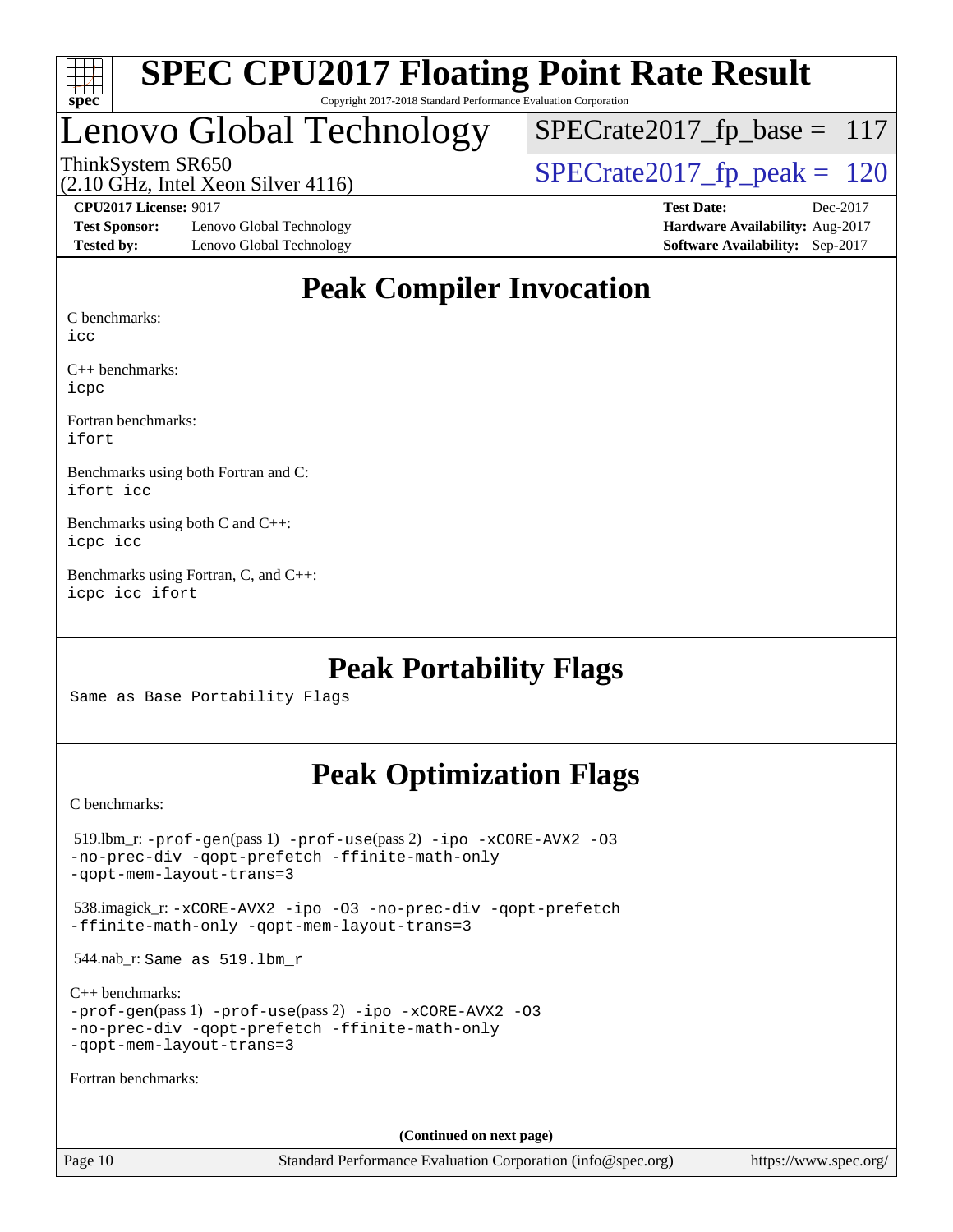

Copyright 2017-2018 Standard Performance Evaluation Corporation

## enovo Global Technology

ThinkSystem SR650<br>  $\langle 2.10 \text{ GHz}$  Intel Yean Silver 4116)  $\langle$  [SPECrate2017\\_fp\\_peak =](http://www.spec.org/auto/cpu2017/Docs/result-fields.html#SPECrate2017fppeak) 120  $SPECrate2017_fp\_base = 117$ 

(2.10 GHz, Intel Xeon Silver 4116)

**[Test Sponsor:](http://www.spec.org/auto/cpu2017/Docs/result-fields.html#TestSponsor)** Lenovo Global Technology **[Hardware Availability:](http://www.spec.org/auto/cpu2017/Docs/result-fields.html#HardwareAvailability)** Aug-2017 **[Tested by:](http://www.spec.org/auto/cpu2017/Docs/result-fields.html#Testedby)** Lenovo Global Technology **[Software Availability:](http://www.spec.org/auto/cpu2017/Docs/result-fields.html#SoftwareAvailability)** Sep-2017

**[CPU2017 License:](http://www.spec.org/auto/cpu2017/Docs/result-fields.html#CPU2017License)** 9017 **[Test Date:](http://www.spec.org/auto/cpu2017/Docs/result-fields.html#TestDate)** Dec-2017

## **[Peak Optimization Flags \(Continued\)](http://www.spec.org/auto/cpu2017/Docs/result-fields.html#PeakOptimizationFlags)**

```
(info@spec.org)https://www.spec.org/
  503.bwaves_r: -xCORE-AVX2 -ipo -O3 -no-prec-div -qopt-prefetch
-ffinite-math-only -qopt-mem-layout-trans=3
-nostandard-realloc-lhs -align array32byte
  549.fotonik3d_r: Same as 503.bwaves_r
  554.roms_r: -prof-gen(pass 1) -prof-use(pass 2) -ipo -xCORE-AVX2 -O3
-no-prec-div -qopt-prefetch -ffinite-math-only
-qopt-mem-layout-trans=3 -nostandard-realloc-lhs
-align array32byte
Benchmarks using both Fortran and C: 
-prof-gen(pass 1) -prof-use(pass 2) -ipo -xCORE-AVX2 -O3
-no-prec-div -qopt-prefetch -ffinite-math-only
-qopt-mem-layout-trans=3 -nostandard-realloc-lhs -align array32byte
Benchmarks using both C and C++: 
-prof-gen(pass 1) -prof-use(pass 2) -ipo -xCORE-AVX2 -O3
-no-prec-div -qopt-prefetch -ffinite-math-only
-qopt-mem-layout-trans=3
Benchmarks using Fortran, C, and C++: 
-prof-gen(pass 1) -prof-use(pass 2) -ipo -xCORE-AVX2 -O3
-no-prec-div -qopt-prefetch -ffinite-math-only
-qopt-mem-layout-trans=3 -nostandard-realloc-lhs -align array32byte
                                 Peak Other Flags
C benchmarks: 
-m64 - std= c11C++ benchmarks: 
-m64Fortran benchmarks: 
-m64
Benchmarks using both Fortran and C: 
-m64 - std= c11Benchmarks using both C and C++: 
-m64 - std= c11(Continued on next page)
```